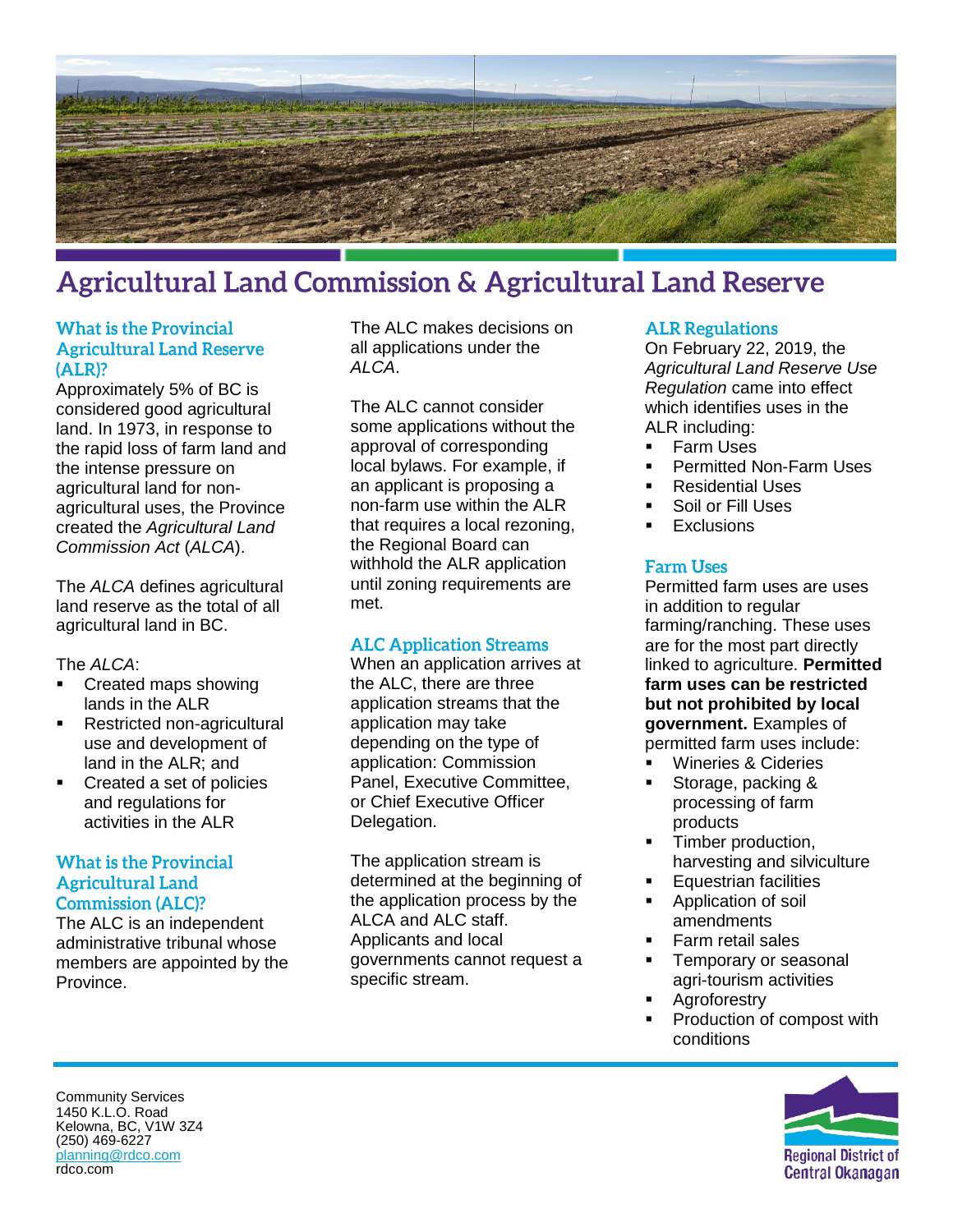Land development works for farm purposes

# **Permitted Non-Farm Uses**

Permitted non-farm uses are uses that may or may not be linked directly to agriculture and are considered compatible with agriculture and have low impacts on the land base.

#### **Some permitted non-farm uses can be prohibited by local governments.**

Examples of permitted uses include:

- Home based business
- **Temporary sawmill**
- Pet kennels and breeding facilities
- Production and storage facilities
- **Production & development** of biological products used in integrated pest management
- **Aggregate extraction less** than  $500 \text{ m}^3$
- **Conservation & passive** recreation & open land parks
- **Education & research (not** schools)

# **Residential Uses**

Unless otherwise permitted, an owner of agricultural land who constructs, alters or uses a residential structure on the agricultural land must comply with all of the following:

- The agricultural land may have no more than one residence per parcel
- The total floor area of a principal residence must be 500 m² or less
- The residential structure must be sized, sited, and used in accordance with all applicable local and provincial government regulations

An owner may apply to the ALC for permission for a nonadhering residential use.

# **Soil or Fill Uses**

The ALCA and its regulations govern fill placement or soil or aggregate removal within the ALR. Though many concepts contained in the ALCA and its regulations are unchanged from the past, there have been significant changes in relation to fill placement, soil removal, and aggregate removal.

Anyone who intends to place fill on land in the ALR or to remove soil or aggregate from land in the ALR must comply with the ALCA and its regulations.

The removal of soil from or placement of fill on agricultural land for one or more of the following purposes is permitted if all applicable conditions are met:

- Constructing or maintaining a structure for farm use or for a principal residence
- Constructing or maintaining berms for producing cranberries
- Constructing or maintaining flood protection dikes, drainage, irrigation and livestock watering works for farm use
- **•** Maintaining an existing farm road
- Using clean sand as a topdress for berry production
- Applying soil amendments
- Conducting soil research and testing

If the above conditions are not met, a soil or fill use application may be required.

# **Cannabis**

The use of agricultural land for producing cannabis lawfully may not be prohibited if the cannabis is produced:

- Outdoors in a field, or
- Inside a structure that has a base consisting entirely of soil

Agricultural land used for producing cannabis lawfully may not be prohibited if the cannabis is produced inside a structure that meets both of the following conditions:

- The structure was constructed before July 13, 2018; and
- The structure has not been altered since July 13, 2018 to increase the size of its base or to change the material used as its base

Any land used for cannabis must also meet Regional District Bylaws.

### **Contact the ALC**

201 – 4940 Canada Way Burnaby, BC, V5G 4K6 1-800-663-7867 ALC.Okanagan@gov.bc.ca [www.alc.gov.bc.ca](http://www.alc.gov.bc.ca/)